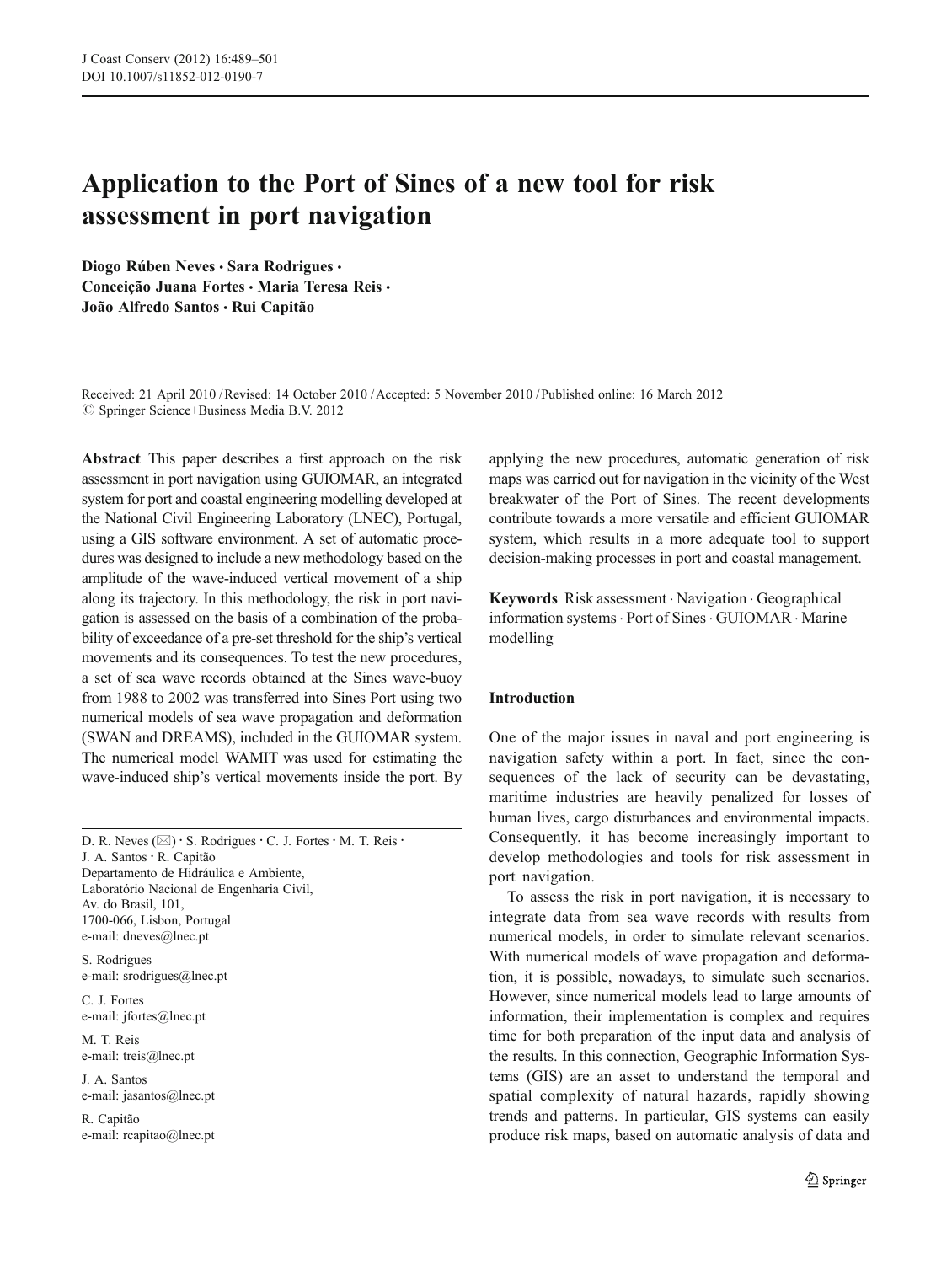<span id="page-1-0"></span>model results, which are essential for quick, reliable and supported decisions for port and coastal management.

In this context, the GUIOMAR system (Neves et al. [2009a](#page-12-0), [b\)](#page-12-0) has been developed at the National Civil Engineering Laboratory (LNEC), Portugal, to become an integrated system for port and coastal engineering modelling in Portugal. Since this system is based on the GIS commercial software ArcGis<sup>™</sup>, it enables the application of wave propagation models using all the functionalities inherent to GIS software. It was designed to help in the decision-making processes in the management of port and coastal zones.

This paper describes the new developments in the GUIO-MAR system to assess the risk in port navigation associated to wave action. A new methodology was established based upon measured historical data, results from numerical models for wave generation, propagation and dissipation, SWAN (Booij et al. [1999\)](#page-12-0) and DREAMS (Fortes [2002](#page-12-0)), and results from the numerical model WAMIT (Newman and Sclavounos [1988](#page-12-0)) for wave interaction with floating bodies. The methodology for risk assessment was implemented in the GUIOMAR system through a new module that automatically applies the risk assessment procedures and enables the user to produce pre-formatted risk maps.

The new GUIOMAR module was applied to the Port of Sines, one of the most important Portuguese and European maritime gateways, located on the southwest coast of mainland Portugal (37° 57′N and 08° 53′W). The case study involved: (a) establishing the wave regime at several points inside the port from data collected between 1988 and 2002 by the wave-buoy located offshore the Port of Sines (37° 55′N and 08° 55′W); (b) calculating the ship's vertical movements in each of the three regions considered in the ship's trajectory in the port; and (c) calculating the risk level associated with the exceedance of a pre-set threshold of the ship's vertical movements from the quantitative analysis of the probability of that threshold being exceeded and the qualitative analysis of the consequences. The results are depicted by risk maps associated with the ship's vertical movements when navigating along the West breakwater of the Port of Sines.

In the next chapters, the general methodology for risk assessment in port navigation and its implementation in the GUIOMAR system are described. Then, this methodology is applied to the case study of the Port of Sines. Finally, conclusions are drawn and suggestions are made for future developments of GUIOMAR.

The new methodology for risk assessment in port navigation is based on the combination of the probability of exceedance

## Methodology

of pre-set thresholds for the ship's vertical movements and its consequences. First of all, it is necessary to determine the amplitude of the ship's vertical movement along her trajectory induced by the waves in the study region.

The proposed methodology consists in four main steps:

- To define the wave regime offshore the port region;
- To establish the wave regime in pre-defined regions inside the port. In this work, this is performed by using two numerical wave propagation models;
- & To calculate the ship's vertical movements in each of the regions considered in the ship's trajectory in the port. This is performed by using the numerical model WAMIT (Newman and Sclavounos [1988](#page-12-0)) for wave interaction with floating bodies;
- To calculate the risk level associated with the exceedance of a pre-set threshold of the ship's vertical movements from the quantitative analysis of the probability of that threshold being exceeded and the qualitative analysis of its consequences. The results are depicted in the form of risk maps associated with the ship's vertical movements.

The establishment of the wave regimes (offshore and inside the port) is performed by using the GUIOMAR system. Also, the methodology for risk assessment was implemented in the GUIOMAR system through a new module that automatically applies the risk assessment procedures and produces default risk maps.

In the next sections, the procedures associated to each step are described.

# Establishment of the wave regime

The definition of the wave regime inside the port is based upon the offshore sea wave characteristics, measured or estimated at a location close to the port, usually transferred into the port using one or more numerical wave propagation models, such as the SWAN model (Booij et al. [1999](#page-12-0)) and/or the DREAMS model (Fortes [2002](#page-12-0)). The use of one or more numerical models for such propagation depends on the characteristics of the study region (for example, its dimensions).

The application of each model should be performed for each condition of the offshore wave regime. However, the computation time required to operate the models for long data series remains a restrictive factor, especially if the study region is large.

To overcome this difficulty, a methodology was devised (Pinheiro et al. [2004;](#page-12-0) Palha [2007](#page-12-0)) consisting in previously determining a transfer matrix for the study region, i.e., an estimation of values relating the offshore sea wave characteristics with the sea waves at specific points inside the port.

Once the transfer matrix is known, for each triad of significant wave height, mean period and mean direction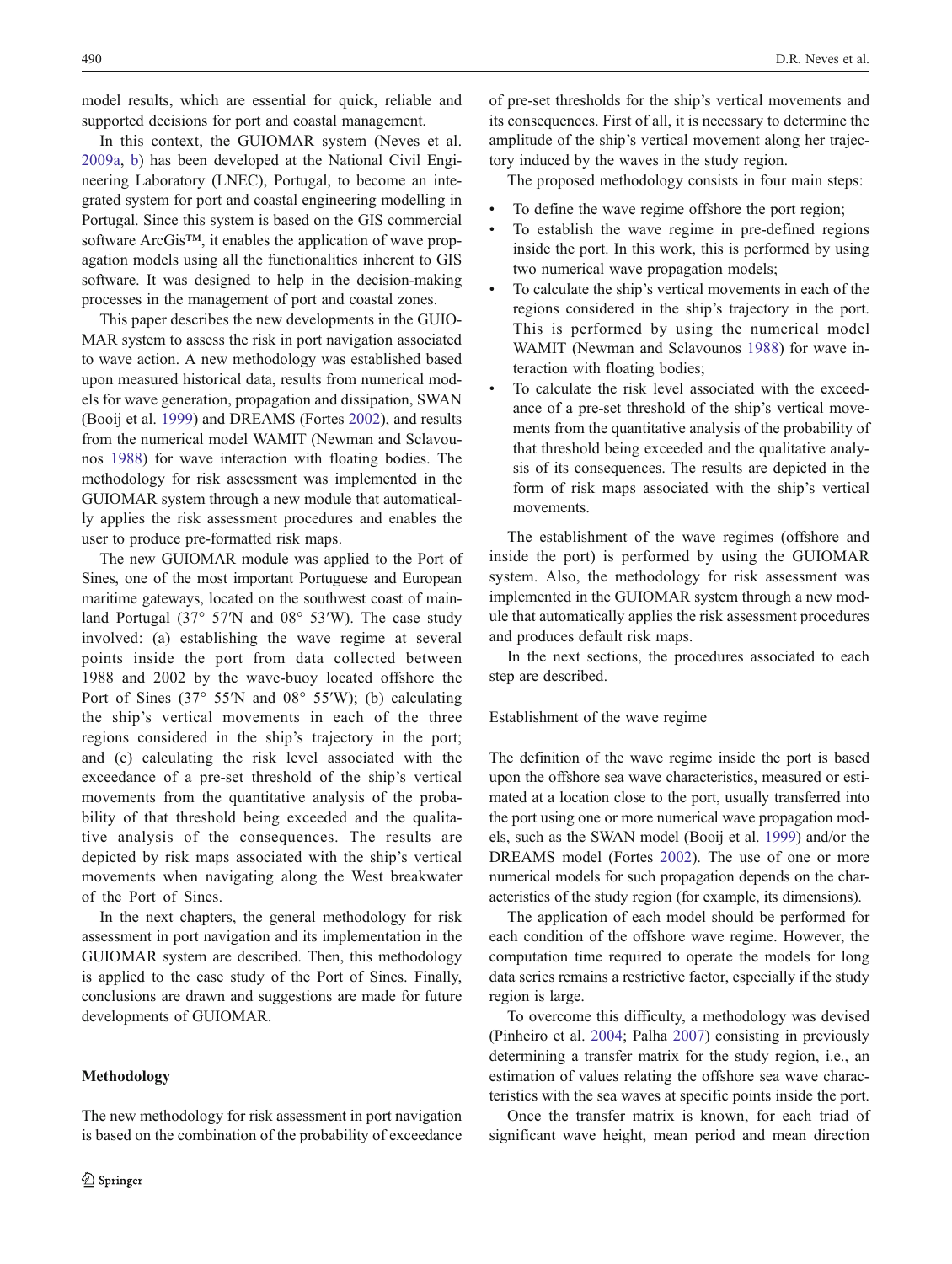<span id="page-2-0"></span>(HS, TZ and DIR, respectively), which corresponds to an offshore wave record, the REGIMES program (Pinheiro et al. [2006b](#page-12-0)) interpolates such conditions using the transfer matrix to estimate the sea wave characteristics at the study points.

To establish the transfer matrix, the ranges of HS, TZ and DIR should be defined to enable the definition of equally spaced trios of (HS, TP and DIR), where TP is the spectral peak period. Those values are the input wave conditions for which the numerical models will be applied. Based on these numerical results, the transfer matrix is built at each point inside the port.

In brief, to define the wave regime inside the port, the following steps are considered:

- Definition of the wave regime offshore the port region;
- Calculation of the matrix to transfer the wave conditions from offshore (wave-buoy) into the port, using a numerical model;
- Use of the program REGIMES and the transfer matrix, to transfer all the data from offshore (wave-buoy) to the points inside the port;
- Definition of the local wave regime, inside the port.

#### Ship's movement

Once the ship, whose behaviour is to be studied, is defined, the numerical model WAMIT (Newman and Sclavounos [1988\)](#page-12-0) is employed to evaluate the ship's response, in terms of motion amplitude for each of the six degrees of freedom, Fig. 1, for a range of wave periods, water depths and angles between the longitudinal axis of the ship and the wave number vector that is deemed possible in the study region.

WAMIT is a numerical model that solves the integral equations for the linear potential associated to the interaction between sea waves and a floating body when such a body is placed in a horizontally unbounded region. WAMIT evaluates the motions of the ship's centre of gravity, which happens to be the origin of the reference system shown in Fig. 1. So, to get the amplitude of the vertical motion at any point in the ship, one has to evaluate the vertical component

Fig. 1 Ship motions considered by the WAMIT model and study point 1

of the vector product of the angular velocity by the position vector of such a point with relation to the origin of that reference system. It must be pointed out that the angular velocity components are complex quantities since, in addition to the angular velocity module with relation to each of the axis shown in Fig. 1, one needs to know also the phase of such velocity.

In the end of this procedure, one should get a transfer matrix that produces the maximum amplitude of the vertical component of the ship motion given the water depth of the region the ship is sailing across, the wave period and the angle between the ship's longitudinal axis and the wave number vector of the wave that hits the ship.

In the preliminary approach described here, only one point was considered in the ship and neither the ship's advance speed nor the fact that waves hitting the ship are irregular is taken into account. Moreover, it is assumed that the port quays and other margins are far enough from the ship to have any influence on her response to wave action.

So, to get the amplitude of the vertical movement of a given ship point when she sails at one of the areas into which the region that may be occupied by her was divided, one only has to know the water depth at the centre of gravity of such area, the sea wave characteristics at the same point (wave height, wave period and wave direction) and the ship's heading. With such information (wave height excluded), one determines, using the transfer matrix, the motion amplitude of the ship point for a unit amplitude incident wave. Since the linearity of the interaction between the ship and the waves is assumed, to get the amplitude of the motion induced by a given wave, one only has to multiply the motion amplitude obtained from the transfer matrix by the amplitude of the incident wave.

#### Risk assessment

#### Methodology

In this paper, the risk assessment for port navigation takes into account only the vertical movement of a selected point in the ship obtained with the WAMIT

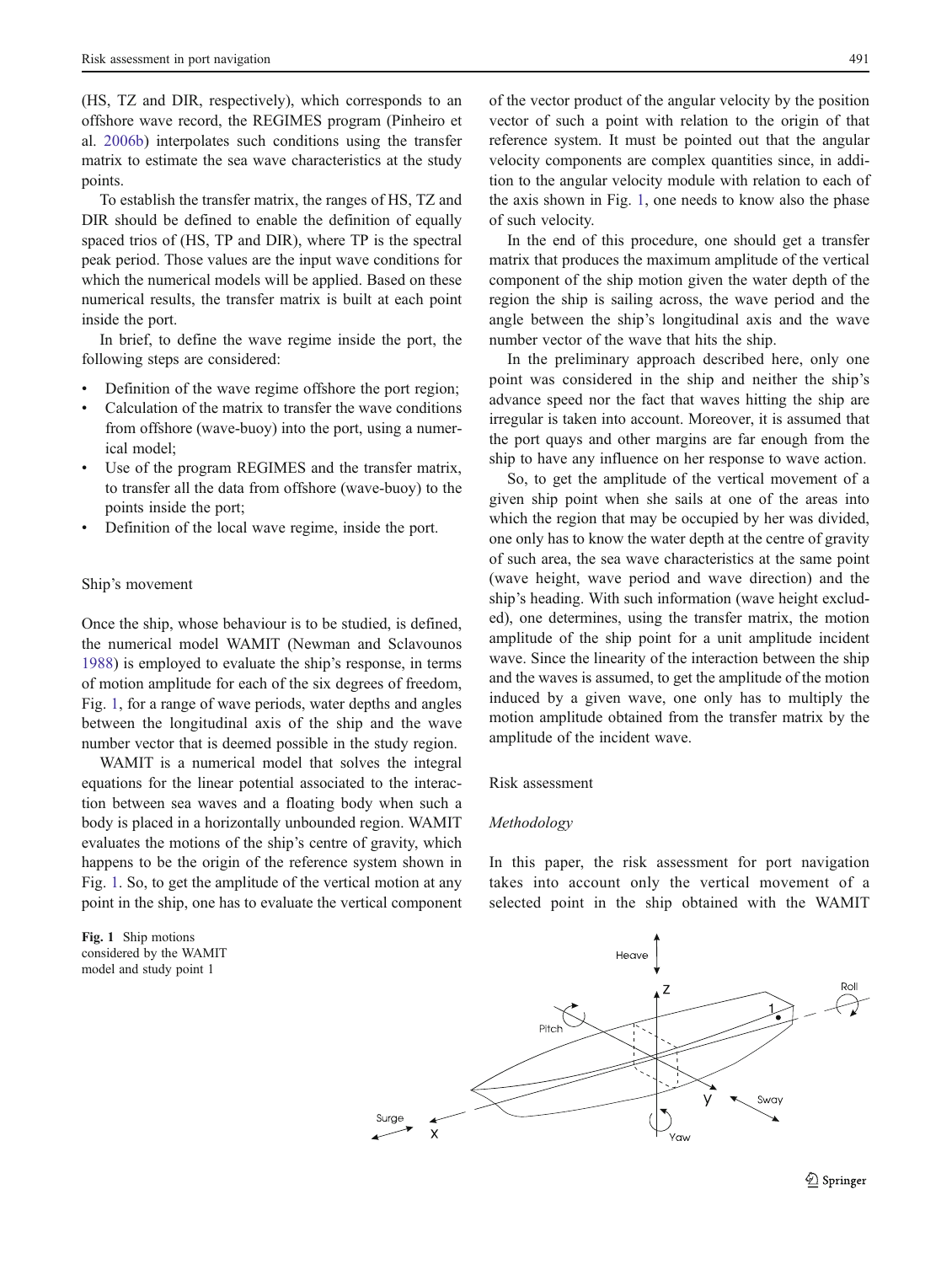<span id="page-3-0"></span>model. Thus, it is possible to qualitatively determine the navigation risk associated with the exceedance of a preset threshold for the amplitude of that movement in each of the stretches of the port area swept by the ship in her trajectory in the port.

The risk assessment methodology for a given port area is implemented into the GUIOMAR system, based on five main steps:

- & Definition of the stretches where the ship's vertical movements are to be calculated using the WAMIT model (this requires knowledge of the sea wave conditions in the centroid of each stretch);
- & Definition of acceptable thresholds for the amplitude of the ship's vertical movements;
- Development of a table of probability of exceedance for the pre-set thresholds of the ship's vertical movements and establishment of the level of probability for the different thresholds and stretches under study;
- Development of a table of consequences of exceedance of pre-set thresholds of the ship's vertical movements for each stretch under study;
- Combination of the values of the levels of probability and of consequences to obtain the risk level associated with the different pre-set thresholds and stretches.

Notice that it is mainly for shallow water ports that vertical motions of sailing ships can be problematic due to the inherent risk of grounding (or in the worse case scenario sinking).

## Probability

Table 1 shows a preliminary classification of the probability of exceedance of pre-set thresholds of the ship's vertical movements. This probability is evaluated by using a frequency approach, i.e. by dividing the number of sea states for which the ship vertical movements exceed that threshold (the positive outcomes of the Bernoulli experiment) by the total number of sea states in the wave regime for which the ship's vertical movements are computed.

Table 1 Probability of exceedance of pre-set thresholds of the ship's vertical movements

| Description | Probability (Guidelines) | Level |
|-------------|--------------------------|-------|
| Improbable  | $0 - 1\%$                |       |
| Remote      | $1 - 10\%$               | 2     |
| Occasional  | $10 - 25%$               | 3     |
| Probable    | $25 - 50%$               | 4     |
| Frequent    | $>50\%$                  |       |

## **Consequences**

Table [2](#page-4-0) shows a preliminary description of the consequences of exceedance of pre-set thresholds of the ship's vertical movements. This table is based on the guidelines of the New Zealand Maritime Safety Authority ([2004\)](#page-12-0) and has taken into account the consequences for human lives, the ship (both the ship herself and her cargo), the environment and the port management.

The levels for consequences were assigned in order to take into account the importance of the risk, in relation to its treatment and prioritization, in the assessment of the risk level (section 2.3.4). For example, it is important to distinguish between an event with high probability of occurrence but with low consequences and an event with a low probability of occurrence but with very high consequences, which is typically more important to manage.

# Risk

In this work, risk is defined as the product of the probability of exceedance of pre-set thresholds of the ship's vertical movements and its consequences. In this context, the presented methodology is simply a qualitative assessment of the risk in port navigation, in which the risk level is obtained by multiplying the level values of the probability of exceedance (Table 1) and of the consequences (Table [2](#page-4-0)). The crossing matrix of these two levels is presented in Table [3,](#page-4-0) while Table [4](#page-4-0) describes the assessment of the acceptability of the risk level.

## The GUIOMAR system

The GUIOMAR system (Neves et al. [2009a,](#page-12-0) [b\)](#page-12-0) is an integrated system for port and coastal engineering modelling, developed in VBA programming language (Visual Basic for Applications), in a GIS commercial software ArcGis™. It has three main components:

- 1. the GIS software;
- 2. a set of 6 modules corresponding to different wave propagation and deformation models with different domains of application;
- 3. a Graphical User Interface (GUI), developed in VBA, that enables the liaison between the GIS software and the numerical wave models, that is, it enables: a) the execution of the models; b) the pre- and post-processing of the data and of the model results; and c) the use of the capabilities inherent to the GIS software, for instance to analyse and visualise data and results in both 2D and 3D.

At present, six wave propagation models are available: three models based on the mild-slope equation, DREAMS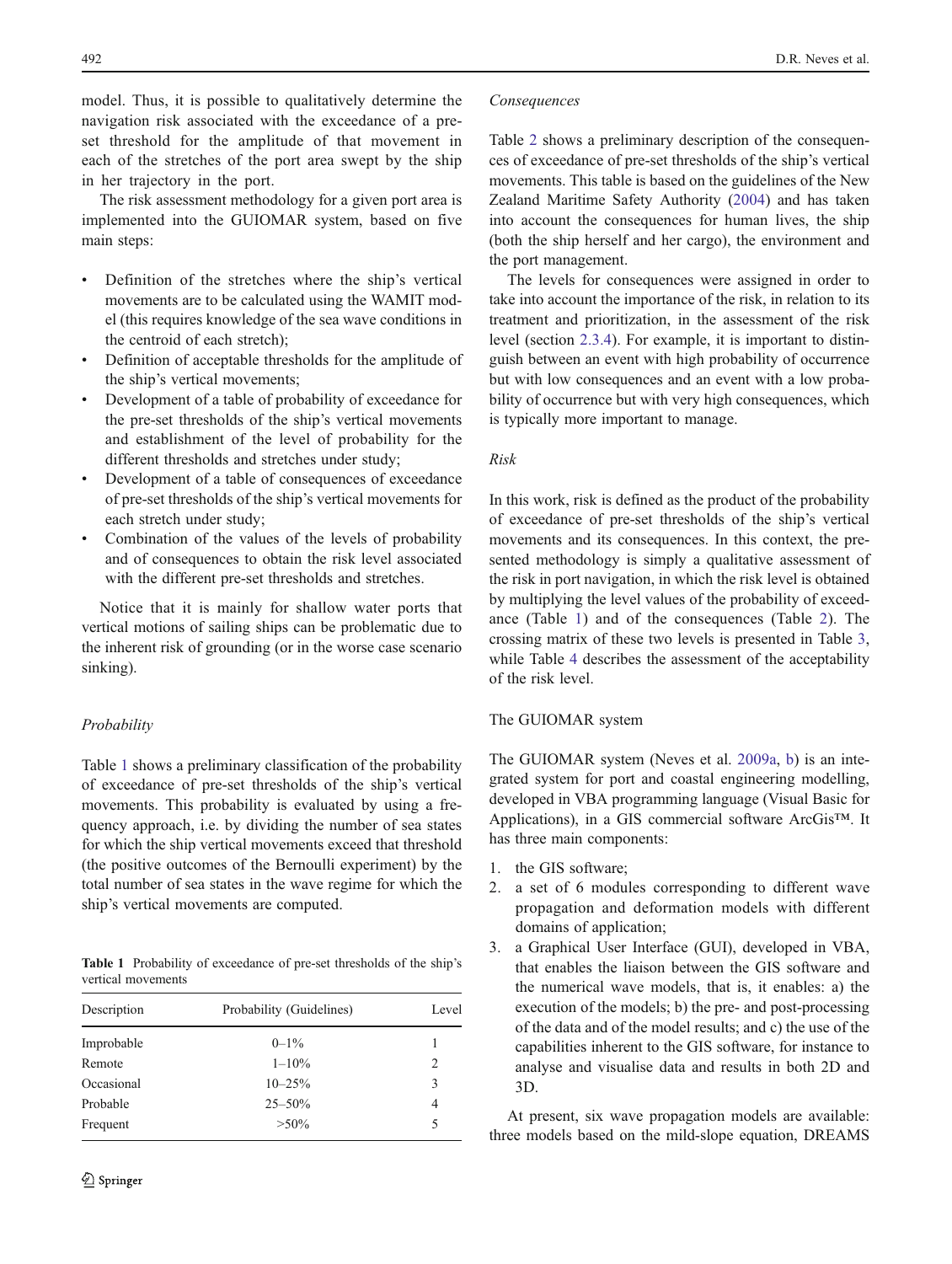<span id="page-4-0"></span>Table 2 Consequences of exceedance of pre-set thresholds of the ship's vertical movements

| Description  | Consequences (Guidelines)                               |                   |                                                                                                                                                                     |                                                                                                                                                                                                   |                |  |
|--------------|---------------------------------------------------------|-------------------|---------------------------------------------------------------------------------------------------------------------------------------------------------------------|---------------------------------------------------------------------------------------------------------------------------------------------------------------------------------------------------|----------------|--|
|              | People<br>Property                                      |                   | Environment                                                                                                                                                         | Port Stakeholders                                                                                                                                                                                 |                |  |
| Negligible   | Possible very minor<br>injury (e.g. bruise).            | Insignificant     | Negligible environmental impact.<br>$(<10^4 \text{ } \in)$                                                                                                          | Insignificant $(\leq 10^4 \text{ E})$                                                                                                                                                             |                |  |
| Marginal     | Single slight injury                                    | $10 - 10^2 \in$   | Small operational spills $(10^4 - 10^5 \text{ E})$                                                                                                                  | Bad local publicity $(10^4 - 10^5 \text{ } \epsilon)$                                                                                                                                             | $\overline{c}$ |  |
| Serious      | Multiple minor<br>injuries or a single<br>major injury. | $10^2 - 10^3 \in$ | Ship capable of being limited to<br>immediate area within port zone.<br>$(10^5 - 10^6 \text{ } \in)$                                                                | Bad widespread publicity; temporary<br>navigation closure or prolonged<br>restriction of navigation $(10^5 - 10^6 \epsilon)$                                                                      | 5              |  |
| Critical     | Multiple major<br>injuries or single<br>fatality.       | $10^3 - 10^4 \in$ | Events with pollution outside port<br>zone expected; potential loss of<br>environmental amenity $(10^6 - 10^7 \text{ } \epsilon)$                                   | National Publicity; port faces<br>temporary closure of a navigation<br>channel, affecting port navigation and<br>activity for several days; consequent<br>loss of trade $(10^6 - 10^7 \text{ E})$ | 10             |  |
| Catastrophic | Multiple fatalities                                     | $>10^4$ €         | Serious oil spill with international<br>clean up funds; widespread beach<br>contamination; significant threat to<br>environmental amenity (>10 <sup>7</sup> $\in$ ) | International media publicity; port<br>closes; navigation seriously disrupted<br>for an extended period; serious and<br>long term loss of trade (>10 <sup>7</sup> $\epsilon$ )                    | 25             |  |

(Fortes [2002](#page-12-0)), REF/DIF1 (Dalrymple and Kirby [1991](#page-12-0)) and REF/DIF S (Kirby and Ozkahn [1994](#page-12-0)); two models based on the Boussinesq equation, FUNWAVE 1D and 2D (Kirby et al. [1998](#page-12-0)); and the spectral model SWAN (Booij et al. [1999](#page-12-0)). The program GMALHA (Pinheiro et al. [2006a\)](#page-12-0) is responsible for generating unstructured grids for these numerical models, which can be run independently or coupled.

The modular nature of the system enables its easy expansion and upgrade, such as including more advanced models that may tackle different physical processes. GUIOMAR system is also characterized by the implementation of several automated procedures to reduce human errors and to speed up the user's familiarity with the procedures for operating the numerical models.

Figure [2](#page-5-0) shows the GUIOMAR operating scheme.

Through GUIOMAR toolbar (Fig. [3](#page-5-0)), the user can select the most adequate model for the case study under consideration. Once the numerical model is chosen, a series of forms are displayed to help the user to enter, manipulate and visualize the input data, and to run the selected model. Subsequently, the output results can be displayed by accessing the displaying results area in the model form.

Table 3 Risk level

| Risk Level  |   |   | Consequences   |    |    |     |  |  |
|-------------|---|---|----------------|----|----|-----|--|--|
|             |   |   | 2              | 5  | 10 | 25  |  |  |
| Probability | 1 |   | 2              | 5  | 10 | 25  |  |  |
|             | 2 | 2 | $\overline{4}$ | 10 | 20 | 50  |  |  |
|             | 3 | 3 | 6              | 15 | 30 | 75  |  |  |
|             | 4 | 4 | 8              | 20 | 40 | 100 |  |  |
|             | 5 | 5 | 10             | 25 | 50 | 125 |  |  |

The latest development to GUIOMAR includes a module to automatically produce risk maps based on the methodology presented in [section 2.3.1.](#page-2-0) Figure [3](#page-5-0) shows the GUIO-MAR toolbar used to access the risk maps production area.

After choosing the "RiskAssessment" option, a new GUIOMAR interface (Fig. [4\)](#page-5-0) opens, which is capable of establishing a navigation risk map for exceedance of pre-set thresholds of the ship's vertical movements and, if desirable, to export the results in a Google Earth™ format. This interface includes three steps:

- "Load site image"  $-$  loads the geo-referenced image from the study area into the ArcGis™ work environment;
- 2. "Load local risk Assessment" Reads the text file (\*. txt) containing the risk level in each study point along the ship's trajectories and converts it into a shapefile

Table 4 Assessment of the acceptability of the risk level

| Level      | Description        | Risk Treatment (Guidelines)                                                                                                                                                              |
|------------|--------------------|------------------------------------------------------------------------------------------------------------------------------------------------------------------------------------------|
| $1 - 3$    | Negligible         | Insignificant risk; no further consideration<br>needed.                                                                                                                                  |
| $4 - 10$   | Acceptable         | Risk can be considered acceptable/<br>tolerable provided the risk is managed.                                                                                                            |
| $15 - 30$  | <b>Undesirable</b> | Risk should be avoided if reasonably<br>practicable; detailed investigation and<br>cost/programme benefit justification<br>required; top level approval needed;<br>monitoring essential. |
| $40 - 125$ | Unacceptable       | Intolerable risk; it is mandatory to<br>undertake risk treatment (e.g. eliminate<br>the source of risk, change the probability<br>and/or consequences, transfer risk).                   |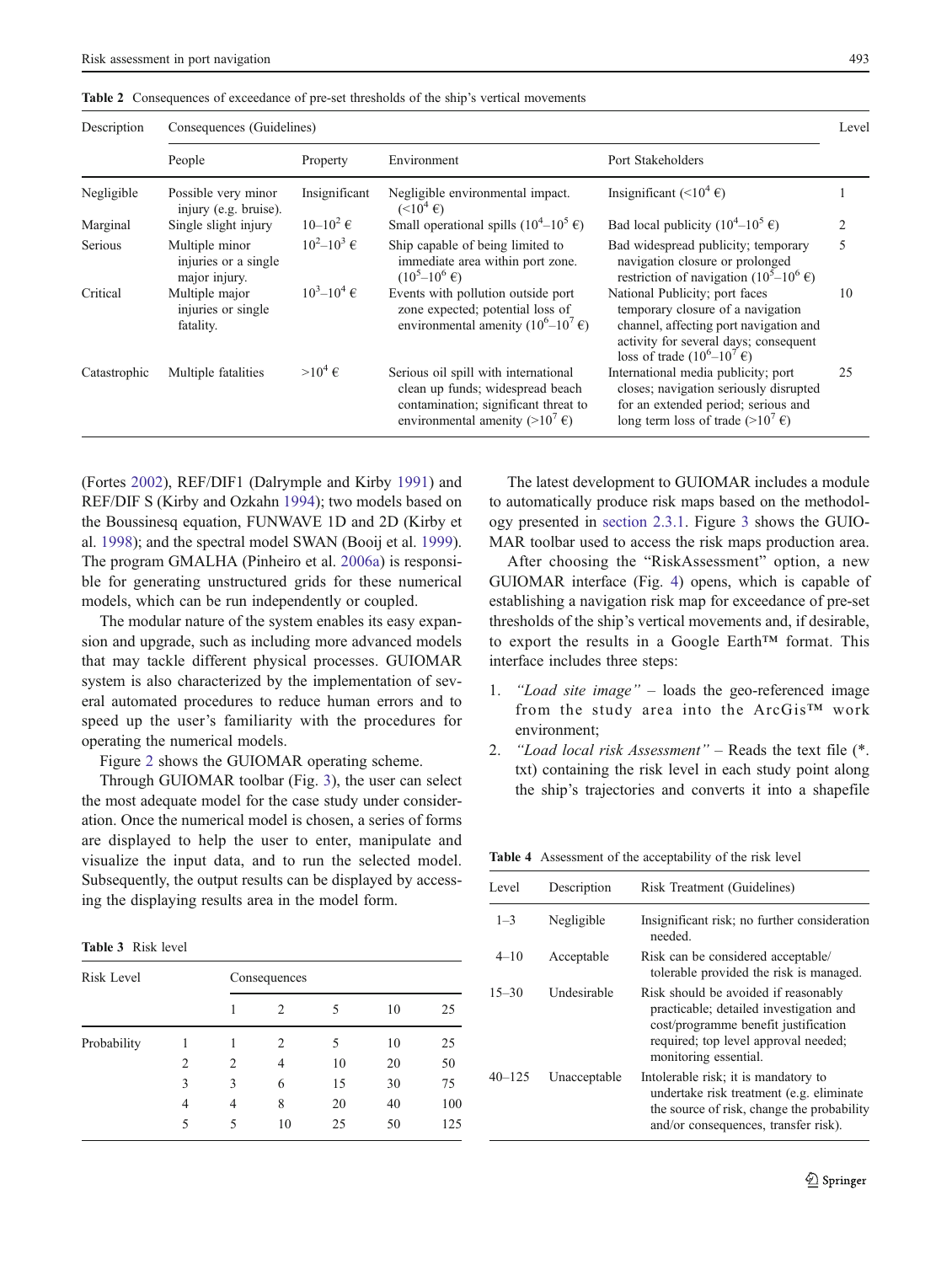## <span id="page-5-0"></span>Fig. 2 GUIOMAR operating scheme



format, assigning different flag colours depending on the risk level;

3. "Export to Google Earth" – Exports the study points with the respective flag colours into the KMZ Google Earth™ format.

The file created during the risk assessment holds the geographic military coordinates of each study point and the calculated value of risk level.

# Case study

# The Port of Sines

The Port of Sines was selected to test the latest developments of the GUIOMAR system. This port is located at 37° 57′N and 08° 53′W and is one of the major trade and economic gateways of the Iberian Peninsula so that is considered a port of great geographic and strategic importance to Portugal and Spain, Fig. [5](#page-6-0).

At present, there are several sheltering and berthing facilities in the Port of Sines that make it one of the few deepwater European ports that are able to receive large



Fig. 3 GUIOMAR toolbar with the risk assessment option

tonnage ships. Due to the large volume of goods handled in the Port of Sines (mainly bulk cargos, both liquid and solid), it has become the first Portuguese port in what concerns annual cargo handled.

Since the objective of the present work is to assess the risk associated with vertical movements of a ship that exceed preset thresholds when entering the Port of Sines, and since these are mainly wave-induced movements, this paper presents the sea wave climate along the ship's trajectory as well as the response of the selected ship to the wave action. Then, the risk assessment methodology ([section 2.3.1](#page-2-0)) is applied.

Sines wave regime

# Introduction

To characterize the wave regime along the ship's trajectory into the Port of Sines, data from the wave-buoy "Sines 1-D",



Fig. 4 GUIOMAR graphical interface for the establishment of navigation risk maps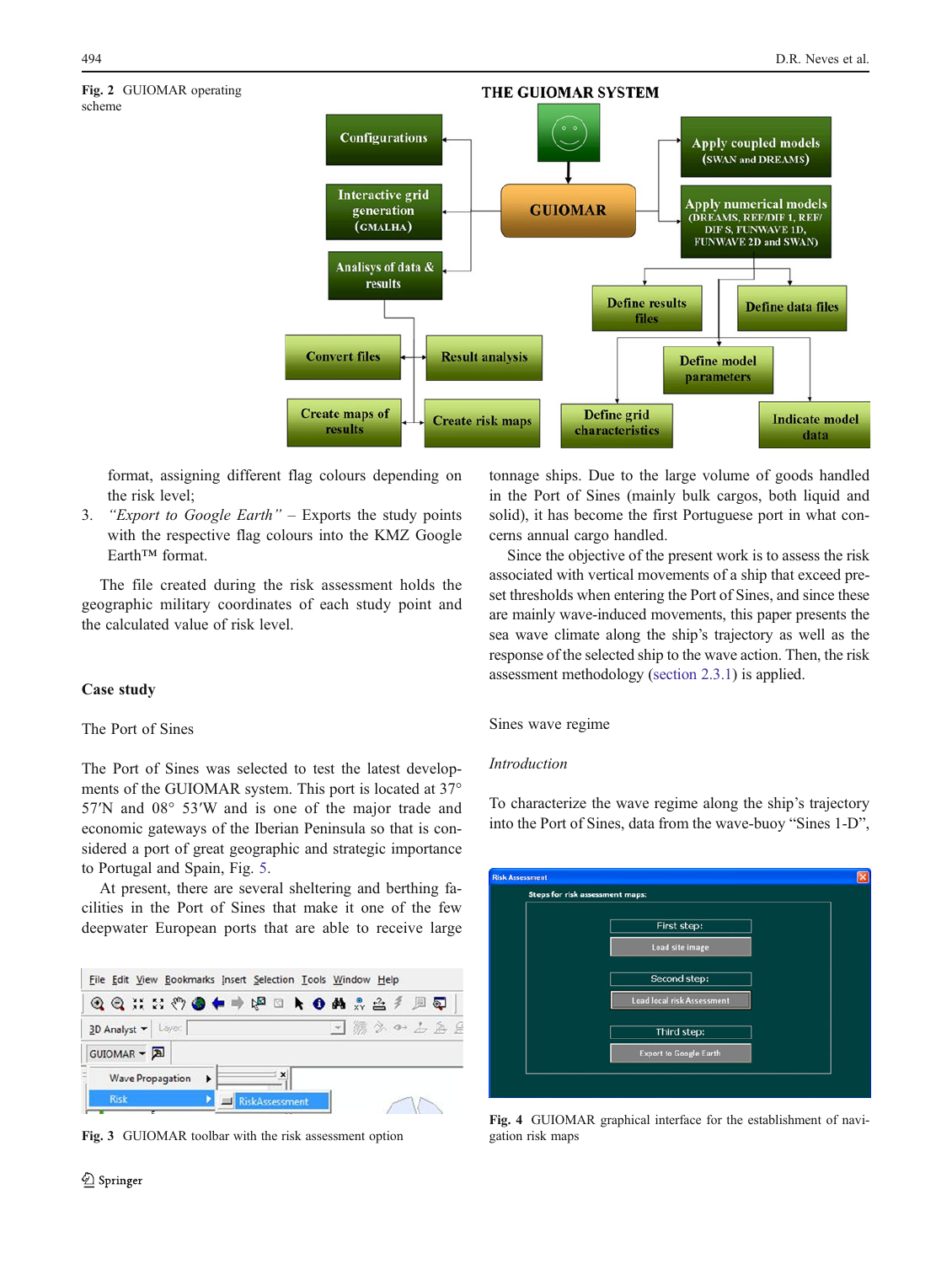<span id="page-6-0"></span>



located offshore the Port of Sines (37° 55′N and 08° 55′W) were used. The data set has a total of 32 807 records collected between May 1988 and December 2002 (Pinheiro et al. [2004\)](#page-12-0).

These records were transferred into the port using two numerical models for wave propagation and deformation. Indeed, given the different areas of applicability of each model, and considering the sea area of the Port of Sines, it became necessary to couple those two models, Fig. 6.

For this test case, the SWAN (Booij et al. [1999](#page-12-0)) model was applied to propagate the sea wave conditions measured offshore up to the port entrance. From here, the DREAMS model



Fig. 6 Methodology to transfer the wave regime from offshore (wavebuoy) into the port

(Fortes [2002\)](#page-12-0) was applied to propagate the predicted local wave conditions into the port. Note that the need for using these two models is a consequence of their own limitations. Within the port, the wave reflection on the port boundaries is one of the phenomena that determine the sea wave characteristics and that it is not properly simulated by SWAN. Thus, there is the need to use the DREAMS model, which takes into account this phenomenon, but that can be used only in small areas due to the computational effort involved.

However, the computation time required to run both models for such a long data series is excessive. The computation time using the two models is about 45 min for each simulation. This means that to perform the full calculation for the 32 807 records it would take several months.

So, following the methodology described at [section 2.1,](#page-1-0) one computes the transfer matrices for each model and then applies the REGIMES program to obtain the wave regime inside the port. Briefly, the steps involved are:

- Calculation of the transfer matrix using the SWAN model, to relate the offshore wave conditions and the ones at the port entrance;
- Calculation of the transfer matrix using the DREAMS model, to relate the entrance wave conditions and the ones inside the port;
- Use of the program REGIMES and of the calculated matrices to obtain the wave characteristics at the desired points (located at the entrance and inside the port) from the wave-buoy data.

The main conditions for the application of each model, the transfer matrices and the wave regime inside the port are described below.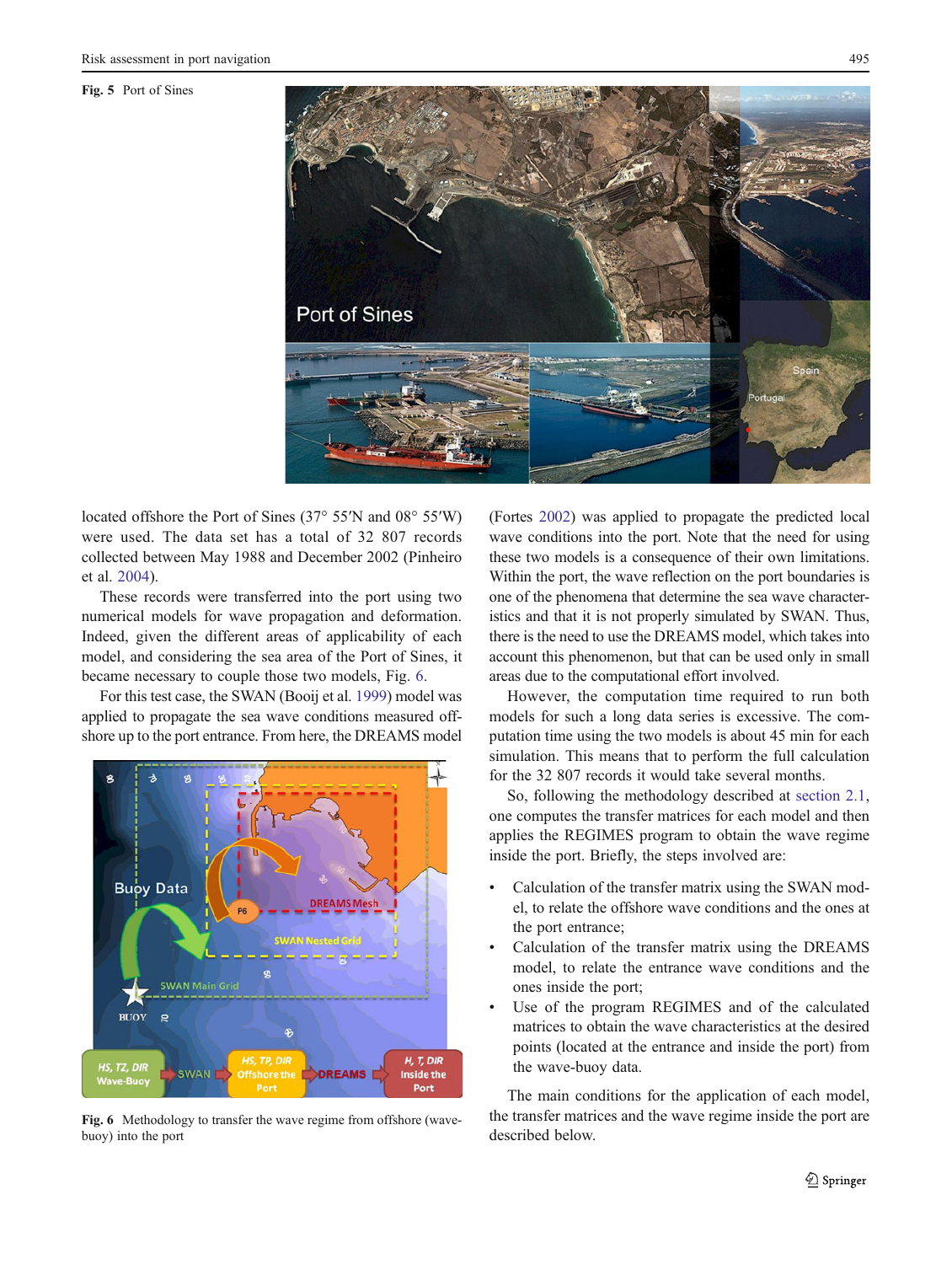## SWAN transfer matrix

Figure 7(a) shows the domain and the bathymetry used to perform calculations with the SWAN model (version 40.41). The bathymetry was build up through bathymetric data from the Portuguese Hydrographical Institute, in particular, the nautical charts PT324204 (December 2005), PT32205 (December 2005) and PT426408 (March 1995).

Two computational meshes were defined. The largest mesh is 8 km by 8 km with a node spacing of 80 m. The second mesh is also square-shaped, with 5 km side and 40 m spacing between nodes. The SWAN computational meshes were built with the GUIOMAR system.

To define the transfer matrix, the SWAN model was executed 2 906 times in advance, one for each of the offshore sea states that resulted from combining: a) 9 different values of the significant wave height  $(HS) - 1$  m to 9 m; b) 17 values of the peak period (TP, where TP was obtained assuming a JONSWAP spectrum with the following TZ-TP relationship:  $TP=1.27 * TZ$  - 4 s to 20 s; and c) 18 equallyspaced values of the peak direction (DIR) - 180° to 360°.

In the SWAN computations, the directional spectrum was defined by a JONSWAP-type spectrum, with a peak enhancement factor  $\gamma$ =3.3, and a directional dispersion function of the type cosine to the power of 20. A frequency discretization of 23 intervals was considered, from 0.04 Hz to 1 Hz, with a directional discretization of 2° covering the 360° range (which gives 180 directional intervals).

All the SWAN runs were carried out in stationary mode, without the presence of currents or wind. The physical phenomena included in the two meshes were: refraction, diffraction, shoaling, wave breaking due to bottom influence and whitecapping, and the triad wave-wave interactions. Both wind and current phenomena were not considered in

the calculations due to the small extension of the domain and to the lack of information, respectively.

Figure  $7(a)$  shows the 11 study points defined as SWAN model outputs. In this case, the SWAN transfer matrix from P6 point was used in the subsequent calculations. Note that preliminary calculations showed that P6 point is representative of the wave regime at the port entrance (Neves et al. [2009b](#page-12-0)).

#### DREAMS transfer matrix

The DREAMS model was used to propagate the waves from the entrance into the port, considering wave refraction, diffraction and reflection phenomena. The considered computational domain and bathymetry are shown in Fig. 7(b).

The computational domain was discretized with a finite element mesh with 300 139 elements and 151 669 nodes. This finite element mesh was generated with the grid generation module GMALHA (Pinheiro et al. [2006a\)](#page-12-0), a component of the GUIOMAR system.

The incident sea waves were imposed at the south and west boundaries, Fig. 7(b). In the remaining boundaries, the reflection coefficients were calculated according to the method of Seeling and Arens ([1995\)](#page-12-0).

The calculations were carried out considering regular waves, wave periods (T) from 5 s to 20 s, with 1 s intervals, and wave directions (DIR) between 180° and 360°, with 20° intervals. A total of 135 combinations (T, DIR) were considered.

DREAMS results were obtained at 7 different points (A, B, C, D, E, F and G), Fig. 7(b), located at the port entrance and inside it. For each of those points, it was possible to define the corresponding transfer matrices.



Fig. 7 a SWAN bathymetry, computational meshes and results points; **b** DREAMS bathymetry with the location of points A to G at the entrance and inside the port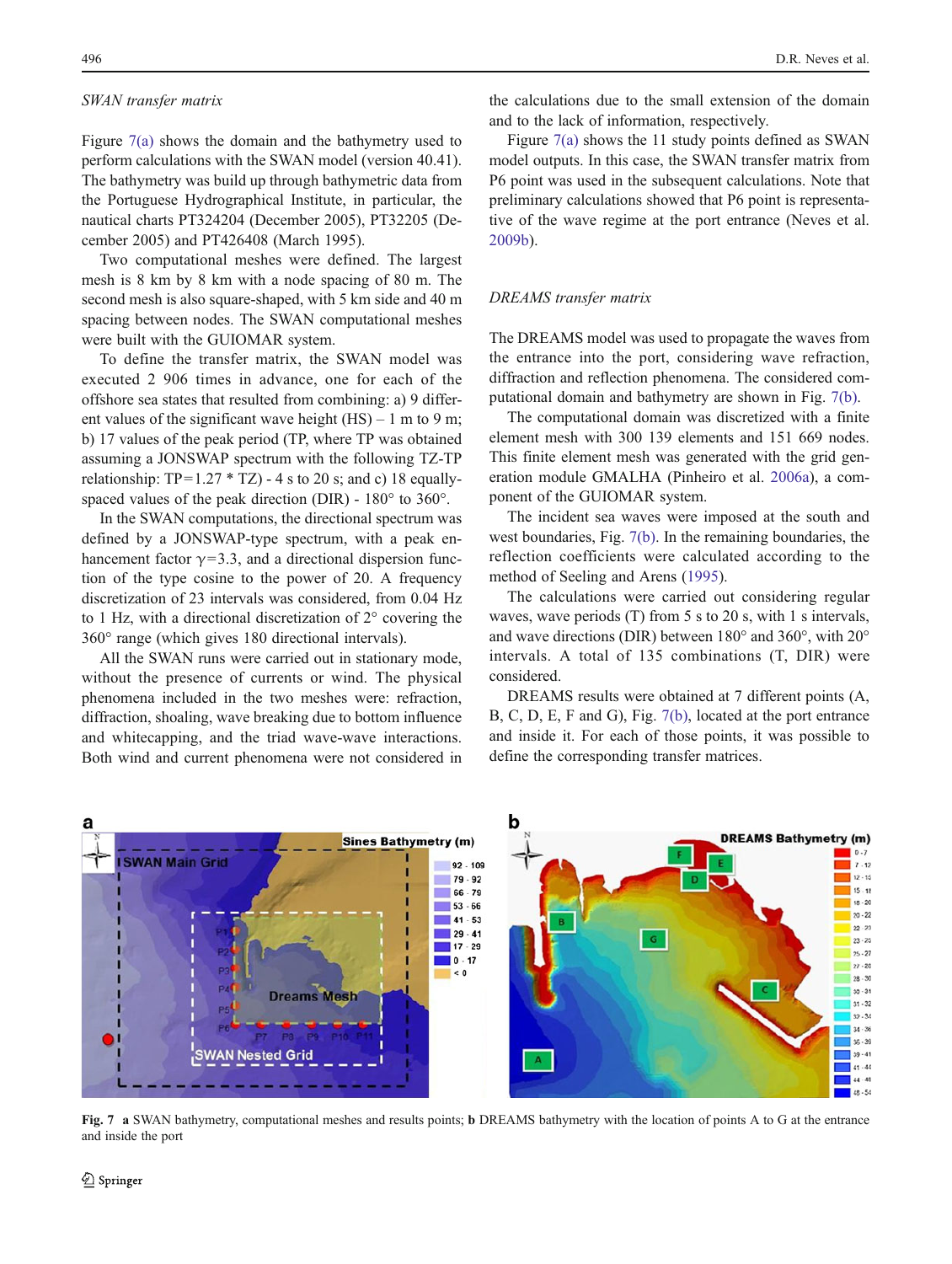<span id="page-8-0"></span>

Fig. 8 Wave regime at point B: joint histogram (HS, DIR) and its marginal distributions. Wave direction rose

Wave regime inside the port

By using the two transfer matrices (one associated to the SWAN model and the other associated to the DREAMS model), the REGIMES program enabled the 32 807 offshore data records to be transferred from the wave-buoy to each point at the entrance and inside the port. With this, the wave regime at each point could be established.

Table 5 Sea wave statistical parameters for the wave buoy location and for points P6 and A to G considering data collected between May 1988 and December 2002

| Points \ Statistical<br>parameters |                | Maximum | Average | Minimum          | Standard Dev. | Most Frequent Range       |
|------------------------------------|----------------|---------|---------|------------------|---------------|---------------------------|
| Buoy                               | HS(m)          | 7.35    | 1.60    | 0.27             | 0.899         | $[1.0 - 2.0]$ (48.05%)    |
|                                    | TP(s)          | 19.8    | 8.8     | 4.2              | 2.325         | $[6.0 - 7.0] (17.78\%)$   |
|                                    | DIR $(°)$      | 358     | 299     | 5                | 18.609        | $[300 - 310]$ $(32.68\%)$ |
| P <sub>6</sub>                     | HS(m)          | 7.04    | 1.49    | 0.27             | 0.811         | $[1.0-2.0]$ (49.02%)      |
|                                    | TP(s)          | 18.9    | 8.9     | 4.2              | 2.248         | $[9.0 - 10.0]$ (22.28%)   |
|                                    | DIR $(°)$      | 352     | 299     | 180              | 17.305        | $[300-310]$ $(34.90\%)$   |
| A                                  | HS(m)          | 8.05    | 1.50    | 0.15             | 0.835         | $[1.0-2.0]$ (48.60%)      |
|                                    | TP(s)          | 18.9    | 8.9     | 5.2              | 2.208         | $[9.0 - 10.0]$ (22.61%)   |
|                                    | DIR $(°)$      | 353     | 299     | 179              | 17.218        | $[300 - 310]$ $(37.94\%)$ |
| B                                  | HS(m)          | 2.20    | 0.17    | 0.01             | 0.204         | $[1.0-2.0]$ (98.75%)      |
|                                    | TP(s)          | 18.9    | 8.9     | 5.2              | 2.208         | $[9.0 - 10.0]$ (22.61%)   |
|                                    | DIR $(°)$      | 198     | 137     | 48               | 17.253        | $[140-150]$ (23.30%)      |
| $\mathcal{C}$                      | HS(m)          | 2.20    | 0.17    | 0.01             | 0.151         | $[0.0-1.0]$ (99.59%)      |
|                                    | TP(s)          | 18.9    | 8.9     | 5.2              | 2.208         | $[9.0 - 10.0]$ (22.56%)   |
|                                    | DIR $(°)$      | 360     | 124     | $\boldsymbol{0}$ | 150.930       | $[0-10]$ (19.95%)         |
| D                                  | HS(m)          | 3.83    | 0.31    | 0.01             | 0.327         | $[0.0-1.0]$ (95.72%)      |
|                                    | TP(s)          | 18.9    | 8.9     | 5.2              | 2.208         | $[9.0 - 10.0]$ (22.61%)   |
|                                    | DIR $(°)$      | 246     | 220     | 160              | 7.734         | $[220-230]$ (59.70%)      |
| E                                  | HS(m)          | 2.54    | 0.23    | 0.01             | 0.220         | $[0.0 - 1.0]$ (98.83%)    |
|                                    | TP(s)          | 18.9    | 8.9     | 5.2              | 2.208         | $[9.0 - 10.0]$ (22.49%)   |
|                                    | DIR $(°)$      | 244     | 224     | 192              | 6.720         | $[220-230]$ (56.45%)      |
| F                                  | HS(m)          | 0.98    | 0.05    | 0.01             | 0.058         | $[0.0-1.0]$ $(100\%)$     |
|                                    | TP(s)          | 18.9    | 9.0     | 5.2              | 2.208         | $[9.0 - 10.0]$ (25.06%)   |
|                                    | DIR $(°)$      | 153     | 102     | 46               | 11.269        | $[100-110]$ (37.59%)      |
| G                                  | HS(m)          | 4.28    | 0.44    | 0.01             | 0.380         | $[0.0-1.0]$ (91.77%)      |
|                                    | TP(s)          | 18.9    | 8.9     | 5.2              | 2.208         | $[9.0 - 10.0]$ (22.59%)   |
|                                    | DIR $(^\circ)$ | 314     | 221     | 28               | 35.591        | $[240 - 250]$ $(28.83\%)$ |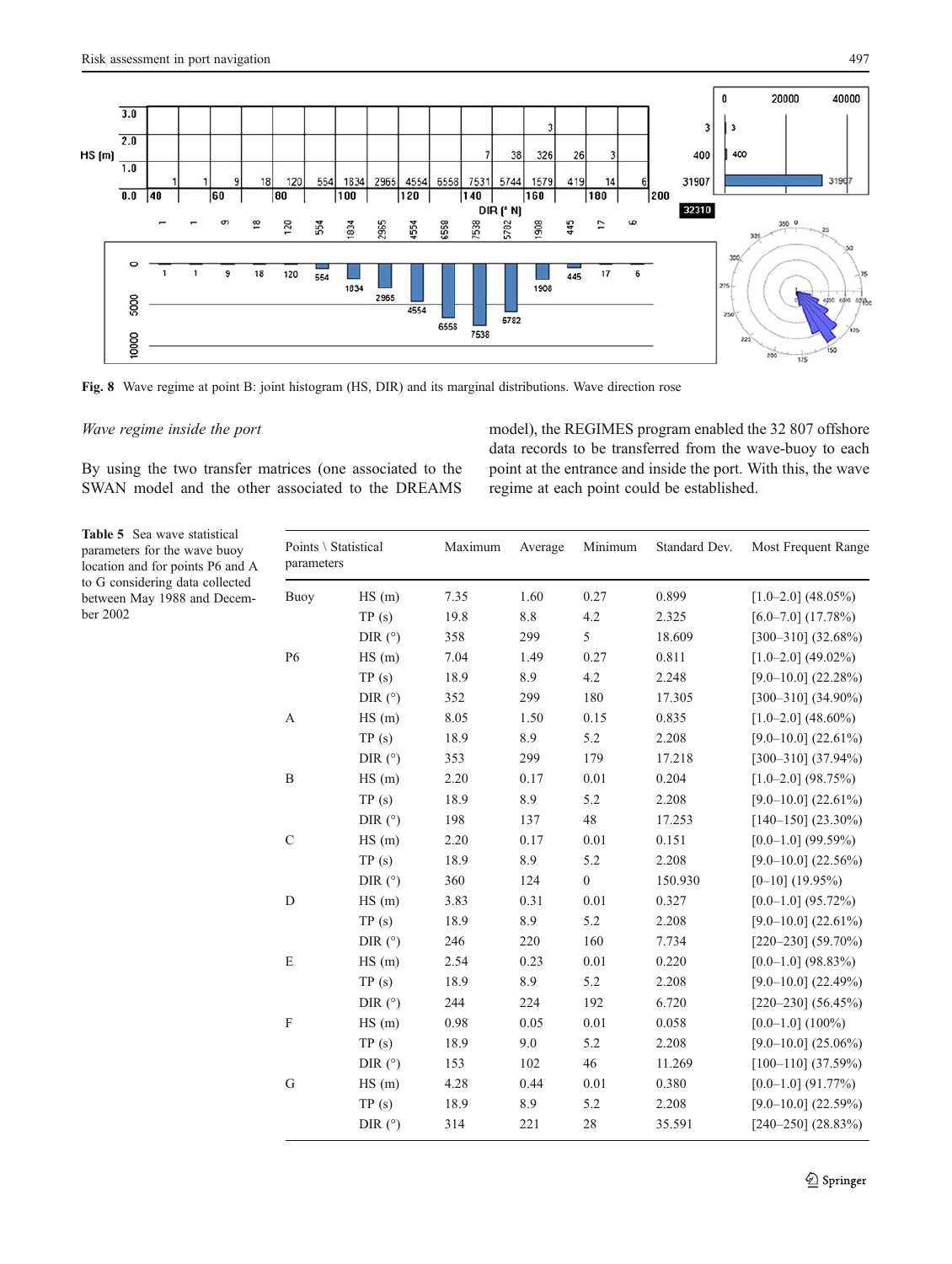<span id="page-9-0"></span>

Fig. 9 Variation of point 1 vertical motion amplitude with the period of the incident wave and with the angle between the ship's longitudinal axis and the incident wave direction, when the ship is at a region 42 m deep

As an example, Fig. [8](#page-8-0) shows the HS-DIR histogram, its marginal distributions and the wave direction rose obtained at point B (inside the port, close to the West breakwater).

Table [5](#page-8-0) presents the values of the statistical parameters (maximum, average, minimum, standard deviation and most frequent range) for the sea wave characteristics both at the buoy location and at each selected point (P6 and A to G), considering data collected between May 1988 and December 2002 (14 years).

The results indicate a clear modification of the sea wave characteristics from point A, near the port entrance, to point F, in the most sheltered part of the port (fishing port).

In fact, in terms of the significant wave height, there is a maximum of 8.05 m at point A (average equal to 1.5 m) while at the entrance of the fishing port (point D) the maximum reduces to 3.83 m (average equal to 0.31 m). As the waves propagate into the port, the HS values decrease, due to the fishing port protection; for instance, at point F they are smaller than 1 m (average 0.05 m). Comparing with point A, the West and East breakwater areas also present relatively small maximum values of significant wave height, just over 2 m.

Regarding the wave directions, the results show a clear rotation from the port entrance to the selected points inside the port. As expected, at the port entrance (point A) there is no significant variation between the wave direction computed for that point and the wave direction measured at the buoy (average direction of 299°). However, close to the West and East breakwaters (points B and C) there is a clear change of the wave direction that depends on the point's location. At the fishing port entrance, point D, the average wave direction is 219° while inside the fishing port, point F, the average wave direction is about 102° and at Sines beach, point E, there is a clear rotation in the opposite direction, reaching an average wave direction of 224°.



Fig. 10 Variation of point 1 vertical motion amplitude with the period of the incident wave and the water depth of the region where the ship is for an angle of 30° between the ship's longitudinal axis and the incident wave direction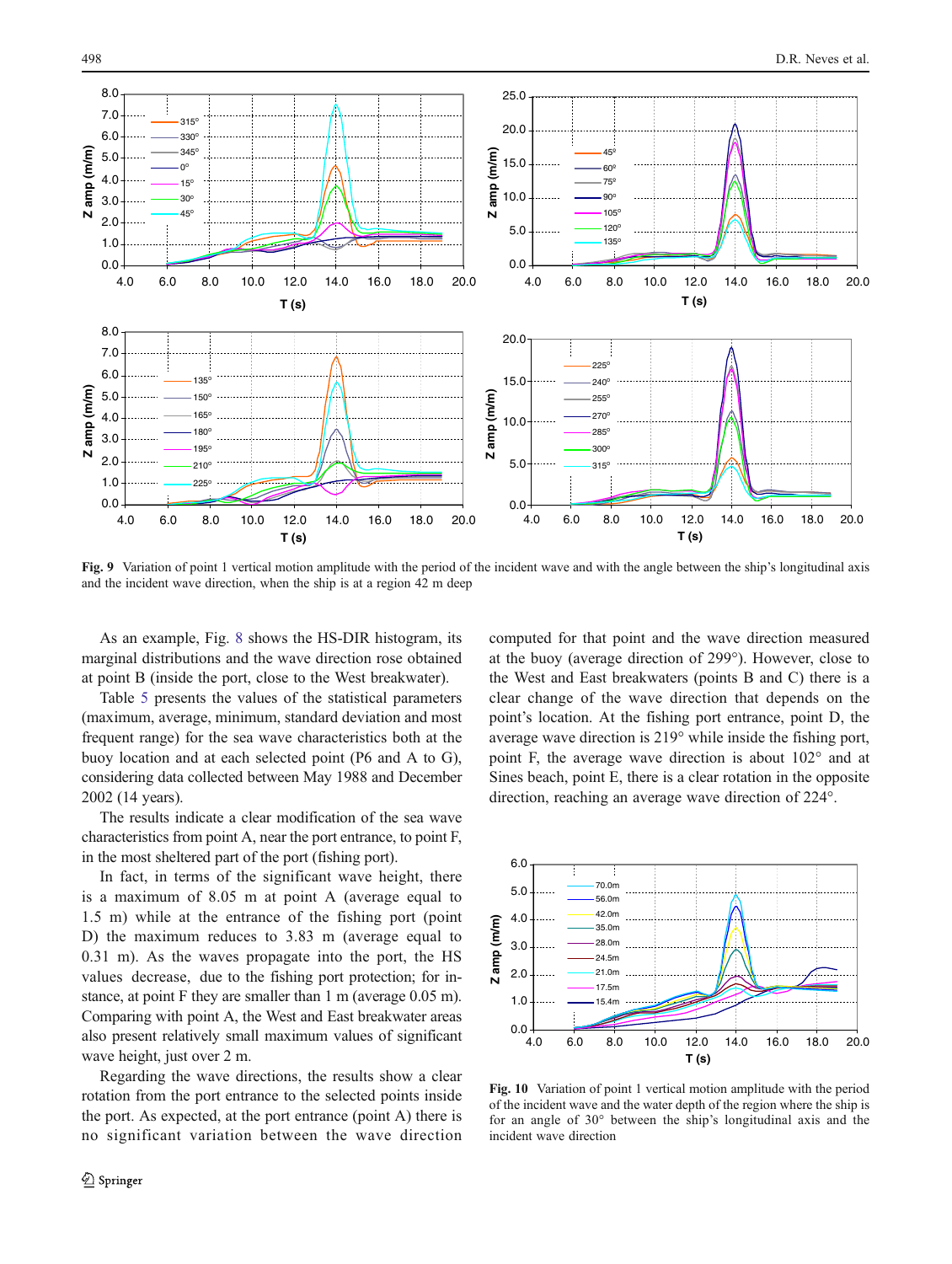<span id="page-10-0"></span>Fig. 11 Modelling scheme for the evaluation of the ship movements and location of the points where the WAMIT results were applied (Google Earth™ image)



#### Ship motion evaluation

The studied ship has a displacement of 122 714 kg, a length of 236 m, a beam of 43 m and a draught of 14.1 m. Point 1 in Fig. [1,](#page-2-0) whose coordinates are  $(-106.2, -15.2, 0)$ , was considered as the test point. This point was selected because it is expected to be one of the hull points with the largest vertical movement due to the combination of the pitching and the heave motions.

WAMIT computations were carried out for incident monochromatic waves whose period (T) ranged from 6 s to 19 s with 1 s steps, the wave direction (DIR) ranged from 0° to 360°, with 15° steps, for nine different values of the water depth (DEP) such that the draught/water depth ratio ranged from 1.1 to 5.0. This resulted in a grand total of 3 024 different values of (T, DIR, DEP).

Figure [9](#page-9-0) depicts for a water depth of 42.0 m (approximately 3 times the ship draught) the variation of the vertical motion amplitude at point 1 with the incident wave period and the angle between the ship's longitudinal axis and the wave direction. It is clear in those plots, one per quadrant, that beam waves and nearly beam waves (angles between the ship's longitudinal axis and the wave number vector from 45° to 135° and from 225° and 315°) are the ones that make large amplitudes of the motion vertical component for the selected point. In those angle ranges it is the rotation around the x-axis (roll) and the low ship inertia around the same axis the major cause for such large amplitude.

Figure [10](#page-9-0) presents the evolution with the water depth of the motion vertical component amplitude for an angle of 30° of the ship longitudinal axis to the wave direction. It may be concluded from that figure that, for each wave period, apart from periods around 14 s, as the water depth increases the motion amplitude approaches a constant value.

In conclusion, to evaluate the amplitude of the ship's vertical motion at each stretch of the region that may be swept in the journey, one has to know the sea wave characteristics obtained with the numerical models SWAN and DREAMS at the centres of gravity of those stretches, namely points P6, A and B, Fig. 11.

## Risk assessment using the GUIOMAR system

This section presents the application to the Port of Sines of the new methodology/tool for risk assessment in port navigation, which takes into account only the vertical movement of a selected point in a ship. As mentioned previously, the ship vertical movements are problematic mainly due to the risk of grounding. Usually this is not a major problem in a deep water port, like the Port of Sines. However, the aim of this application is related to the analysis of the utility of the methodology/tool itself and not its applicability to a navigation route in the vicinity of the West breakwater of the Port of Sines.

Once the sea wave climate (based on 14 years of data) at the three points along the ship's trajectory (P6, A and B;

Table 6 Risk assessment associated with vertical movements of a ship that exceed the pre-set threshold of 1 m

| Points | Probability                      | Consequences           | Risk (Probability $\times$ Consequences) |
|--------|----------------------------------|------------------------|------------------------------------------|
| P6     | Occasional $(10-25\%)$ : Level 3 | Serious: Level 5       | Undesirable: Level 15                    |
| A      | Occasional $(10-25\%)$ : Level 3 | Critical: Level 10     | Undesirable: Level 30                    |
| B      | Occasional $(10-25\%)$ : Level 3 | Catastrophic: Level 25 | Unacceptable: Level 75                   |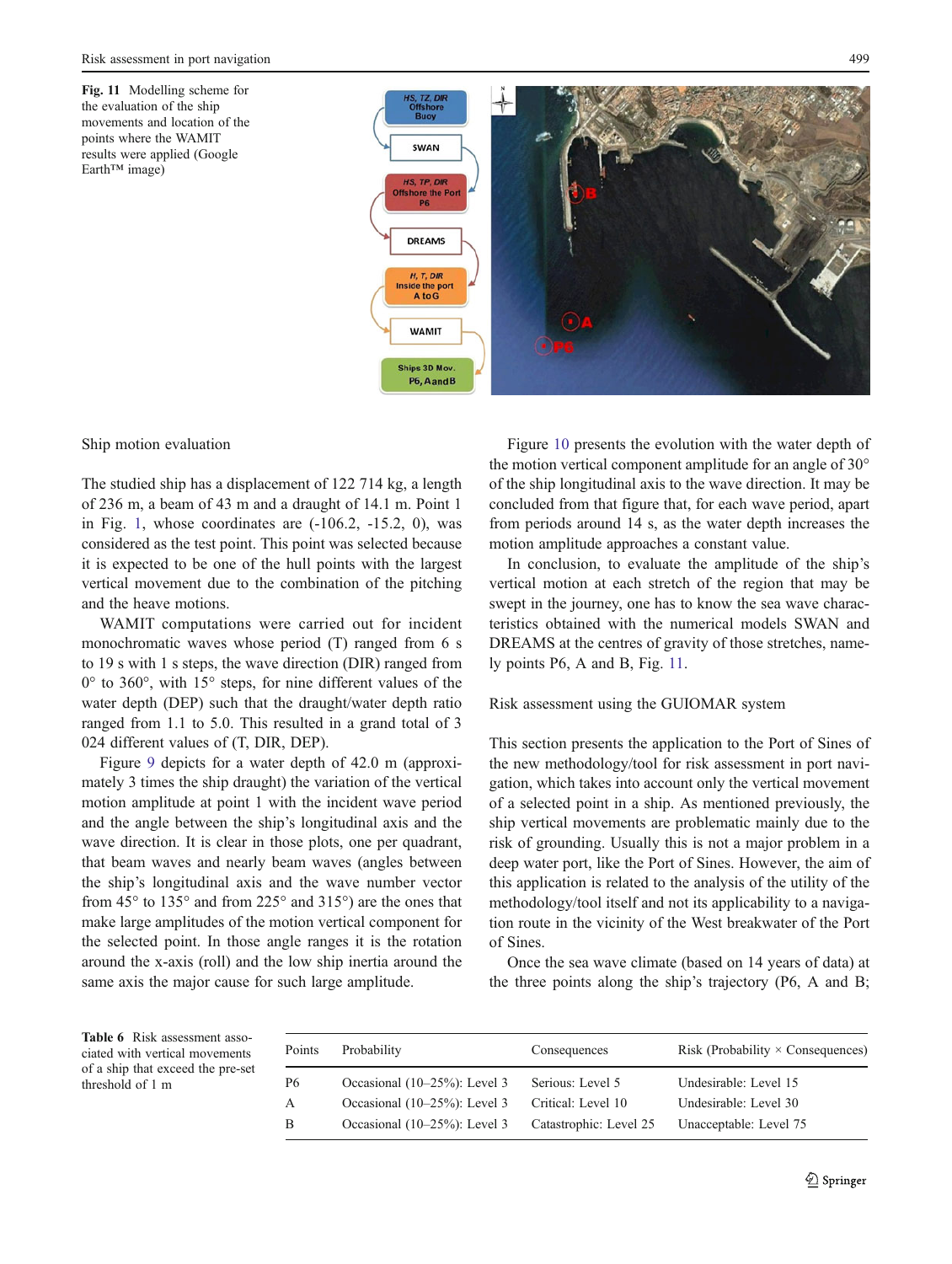Fig. 12 Navigation risk map at the Port of Sines (points P6, a and b) associated with vertical movements of a ship that exceed the pre-set threshold of 1 m



Table [6](#page-10-0)) was defined and the corresponding ship's vertical movements were calculated, the risk assessment methodology (presented in [section 2.3.1](#page-2-0)) was applied. First, a threshold of 1 m was chosen for the amplitude of the ship's vertical movement. This threshold of 1 m was chosen arbitrarily. Second, for each point along the ship's trajectory, the number of sea states, from the 14 years of data, for which the ship's vertical movements exceeded the threshold was counted and the corresponding probability of exceedance was evaluated. Third, by using Tables [1](#page-3-0) and [2](#page-4-0) for each point along the ship's trajectory, the risk associated with the vertical movements of the ship that exceeded the 1 m threshold was assessed considering the probability and the consequence levels obtained at the three points (Table [6](#page-10-0)).

The results show that, at points P6 and A, the risk is undesirable, whereas at point B it is unacceptable. Figure 12 shows the corresponding risk map established using the risk assessment maps module of the GUIOMAR integrated system. In the figure, the colour of the flags represents the colour associated with the risk level established for each point (Table [6](#page-10-0)).

#### Conclusions and future developments

This paper presents recent developments to GUIOMAR, an integrated system for port and coastal engineering modelling. A set of automatic procedures was developed for implementing a methodology for risk assessment in port navigation. To illustrate and test the new procedures, wave records from 1988 to 2002 of the Sines wave-buoy were transferred into several points inside Sines Port using two numerical models for sea wave propagation and deformation (SWAN and DREAMS), included in the GUIOMAR system. The numerical

model WAMIT was used to study the wave-induced ship movements at three points of the ship's trajectory in the vicinity of Sines West breakwater. Finally, the risk level was established, based on the combination of the probability of exceedance of pre-set thresholds for the ship's vertical movements at these three points and of its consequences, and risk maps were generated.

The recent developments in the GUIOMAR system are a step forward in the implementation of a methodology for risk assessment in port navigation using the numerical simulation of scenarios based upon historical sea wave data.

A testing of the new functionality of GUIOMAR, using the case study of the Port of Sines, confirmed that this integrated system is a valuable tool for port engineering studies and an important tool for supporting decisionmaking processes in port and coastal management.

In this application, the ship behaviour was analysed for monochromatic waves only. Since it is a well known fact that irregular waves have a significant effect in the sailing ship response, this will certainly be taken into account in future developments. Moreover, the choice of thresholds for the ship's vertical movements, which was done arbitrarily in this work, will be improved by considering PIANC methodology for depth design of approach channels (PIANC [1997\)](#page-12-0). The comparison of forecast results to prototype measurements will also be valuable to improve the reliability of the integrated tool.

Finally, the newly developed module for risk assessment in port navigation will be extended to include risk assessment of overtopping of port structures, of mooring operations and of ship loading and unloading operations. Also the enhancement of the automatic and interactive visualization of data, of the model results and of risk maps are foreseen improvements of this system.